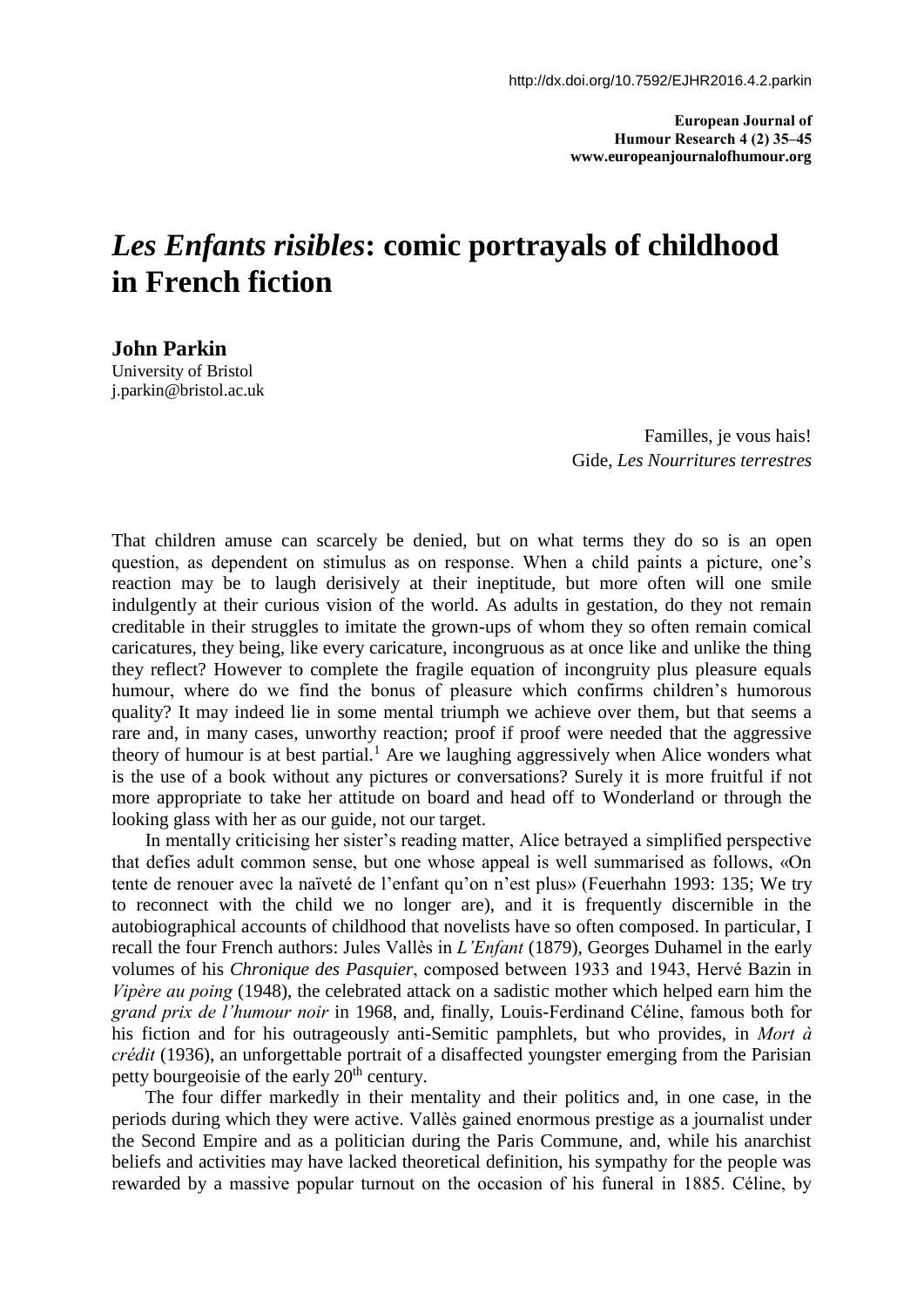contrast, was a virulent racist, pro-Nazi in the political views he expressed both pre-war and during the Occupation, after which he was forced into some years of exile prior to an amnesty granted in 1951. Duhamel also lived through the Occupation, though his anti-Nazi sympathies were made clear in a series of articles that antagonised the German authorities who banned publication of his works (Lafay, 1998: 16; Santelli 1947:54), though they refrained from imprisoning or deporting him. His often professed love of humanity, a «foi fondée sur l'homme» (Danset et Maunoury 2000: 139) that one might consider outdated, also contrasts with Céline's apparent misanthropy—the Marxist Nizan detected a contempt for humanity in *Mort à credit*, and, while Duhamel delighted in the company of his own children (Knapp 1972: 100), Céline shunned his daughter's wedding in 1942 and neglected the grandchild she gave him months later (Vitoux 1988: 371). Unlike either Céline or Duhamel, Bazin was active in the French Resistance, and like Vallès retained left-wing sympathies throughout his life, though never joining the Communist Party. Much of his fiction centres on the issues and problems of family life (he was married four times and sired seven children), and his personality was marked by a strong nostalgia for childhood. What all four writers share is a strong bias against the values and attitudes upheld by their parents and which they attack in various ways using the ingenuous perspective of their protagonists, and the oedipal implications of this trend are all too obvious: Céline's Ferdinand comes close to strangling his father, Bazin's Jean Rezeau fails in an attempt to drown his mother.

Somewhat influenced by Dickens (Zimmermann 1998: 237), whose literary preoccupation with childhood was at the time unrivalled (Boehm 2013: 2), Vallès shared his awareness and so helped initiate an entire trend within French fiction,<sup>2</sup> using *L'Enfant* in part as a moral tale or even pamphlet (Dupuy 1931: 245) in defence, as his dedication puts it, of all those who have wept in the family or were beaten by their parents, as indeed he seems to have been. Witness the first paragraph where his fictional surrogate Jacques announces that he was whipped a lot, particularly by his mother, and in a house where no-one laughed: «A la maison, l'on ne rit jamais» (Vallès 1969 770; at home, we never laugh). The technique is clear: one is steered from the beginning to adopt the victim-child's point of view and to side with him against the clan of adults, comprising father, mother, teachers, if not in the end all authority figures: Vallès's revolutionary politics have often been seen, not least at his instigation, as a broadening of his childhood revolt (Werlen 2006: 17). Meanwhile, the attack on the mother is an interesting theme, paralleled in two other of my chosen writers.

Vallès's harridan matriarch, deemed phallic by some (Zimmermann 1998: 43), finds pleasure in denying her offspring the food he likes and the money he has been given, and her punishments are both gratuitous and sadistic; indeed his first memory is of a spanking she delivered. Is she, however, too bad to be true—a point equally relevant to Bazin?<sup>3</sup> Perhaps so, but for the purposes of humour we (or certainly I) are prepared to accept the oversimplification because of the comic scenes it facilitates. One striking example is his family's late arrival in Orléans, as an untrusting Madame Vingtras (based of course on Madame Vallès) takes them on a wild-goose-chase for accommodation that ultimately leaves them desolate and in pitch dark under the unrecognised statue of Jeanne d'Arc in the Place du Martroi. The boy Jacques may declare «Je ne puis pas rire» (Vallès 1969: 921; I cannot laugh), but the same cannot be said of the reader. On the other hand, even prior to their leaving Saint-Etienne for Nantes, their new home town, the boy avows that whilst he has had to weep under blows unjustly delivered, he has also laughed at the stupidities and lies uttered by «les grandes personnes» (914).

In truth, and fortunately for its literary quality and effect, the novel is not just a tale of parental oppression. Indeed, the very journey down the Loire changes the family dynamic, particularly when the mother falls ill, so allowing the boy and his father to bond in a context of freedom: they eat, game and drink with companions, prior to a less than fortunate arrival in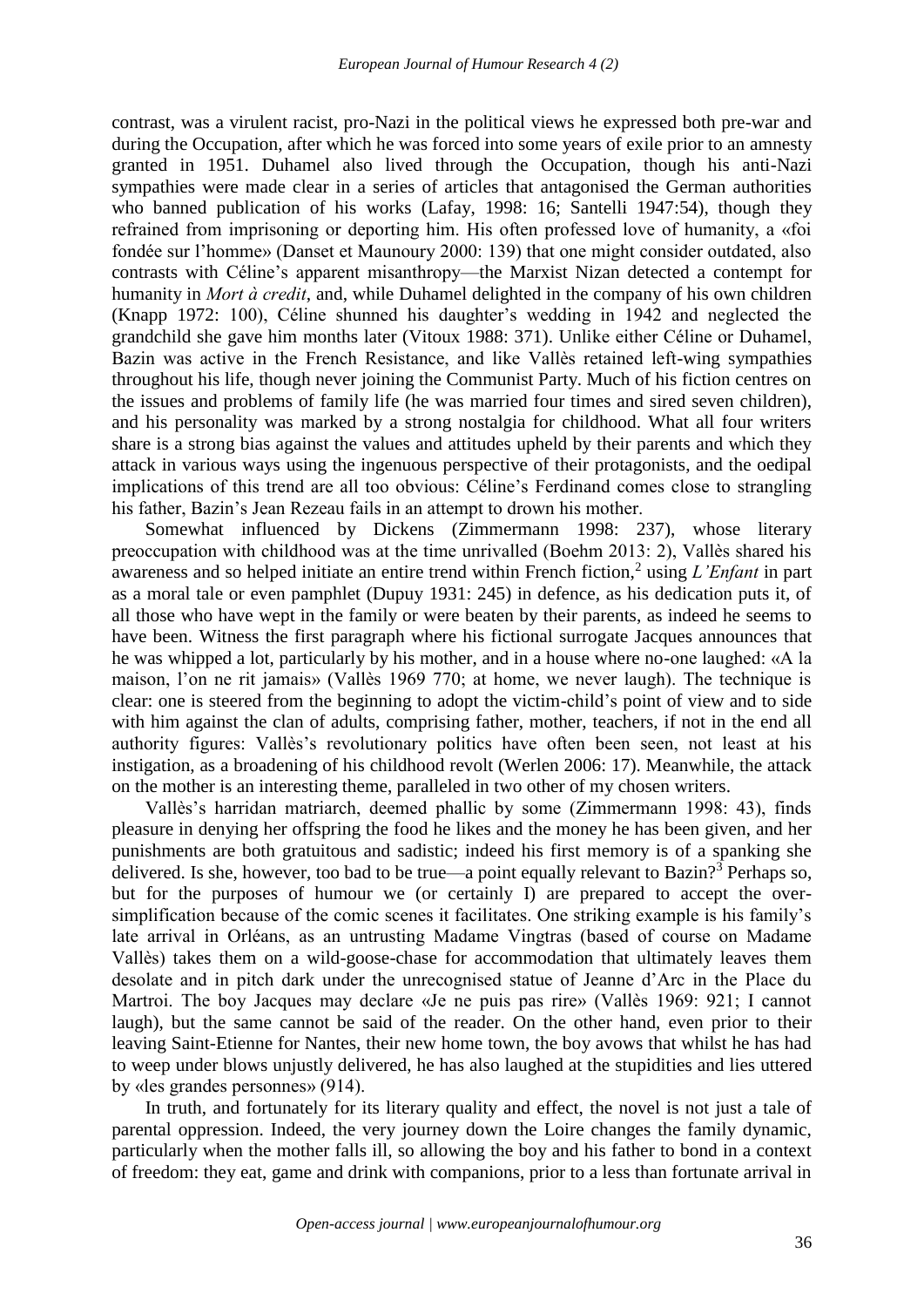their new home. Otherwise there are holidays at his aunt's, where a tumultuous family eat to their hearts' content, digging one another in the ribs and laughing like big babies («de gros bébés»: 808), or he rolls in the summer fields, having fun fights with the pig-breeder's son or enjoying the sight of his girl cousins' legs. Then there is the chronotope of the traditional feast-day, such as the *reinage* in his aunt's village,<sup>4</sup> where all classes and generations mix in a spirit of Rabelaisian gaiety, or the festival of Mardi Gras in Saint-Etienne, where again he evades the maternal eye and joins a street gang with his catapult, determined to defend their bonfire against a set of rivals, though the childish escapade ends badly, with him injured and (interestingly) speechless. Having fallen while running from the threat of adult reprisals, he remains for some days bedridden and sick, and mute for longer than is medically warranted; thus he will at least be temporarily spared further thrashings.

In its later chapters, the humour of *L'Enfant* is mitigated as Jacques emerges into full adolescence, and the balance in his story moves from comic fiction towards psychological case-study, though both patterns do remain traceable throughout. Alongside the amusement supplied by a naïve narrator, Vallès scholars have noted a degree of masochistic delight in his accounts of that narrator's sufferings (Zimmermann 1998: 43 and 206), while the guilt complex generated within the child of an unhappy home is also perceptible: unable to regard his father's saint's day as in any way special, he concludes that «Je suis sans doute un mauvais fils» (Vallès 1969: 816; probably I am a bad son). Nevertheless, there is ample scope for seeing Vallès as an accomplished humourist, 5 and therefore *L'Enfant* as a comic novel, and the responses I would specifically underline are as follows.

Firstly an enjoyment of the child's-eye view as he observes situations that we see differently, while still admiring his ingenuousness and ingenuity in accommodating to them. In this case, even his self-deprecation affords a bonus of amusement, as when he is given five francs for running an errand to one of his father's acquaintances, but decides that the sum must be returned, lest it turn him into a beggar («un petit mendiant»: 868). Secondly, a siding with him against the opposing clan of adults even if these risk being distorted beyond credibility: fortunately the caricatures of his mother and father are not without nuance, as we come to see them as consciously motivated adults, but the fundamental clan-based satire of young versus old, and therefore, given reader complicity, of us versus them, remains appreciable till the end. Finally, there is the delight in irresponsibility, enhanced by chronotopes such as the journey, the inn, the playing field and the open street, where Jacques' rebellion is conducted for its own sake, like that of his literary hero Cartouche<sup>6</sup> or the Panurge with whom he quite aptly compares himself (Redfern 1992: 182).

Jumping into the  $20<sup>th</sup>$  century we see Hervé Bazin produce, in his first and perhaps most famous work, a pattern indeed very similar. *Vipère au poing* recounts a childhood vitiated by a vixen mother nicknamed Folcoche, whose sole aim in life appears to be the systematic persecution of her three sons, more particularly the elder two, and more particularly still the protagonist Jean, surrogate of Bazin himself and certainly an intelligent and resourceful boy, if not a fully likeable one. That nuance is important since the last the author would want is for Jean Rezeau, by his own claim a saintly infant, to be throughout his life too good to be true. Nevertheless, when he first encounters his mother on her return from China to take over the household, his attempt to embrace her ends immediately with him being slapped in the face and knocked flat on the ground beside the train which has borne her to them. So, as in *L'Enfant*, the clan division of children versus parents is rapidly drawn, and it would be a rare reader who would find himself siding with the latter. Folcoche is described as having three enemies: moths, spinach and her children, and by the end of the first year of her reign it is stated that the latter had lost all faith in the values that should underlie parental authority; a significant marker in their development: «Un an après la prise du pouvoir par notre mère,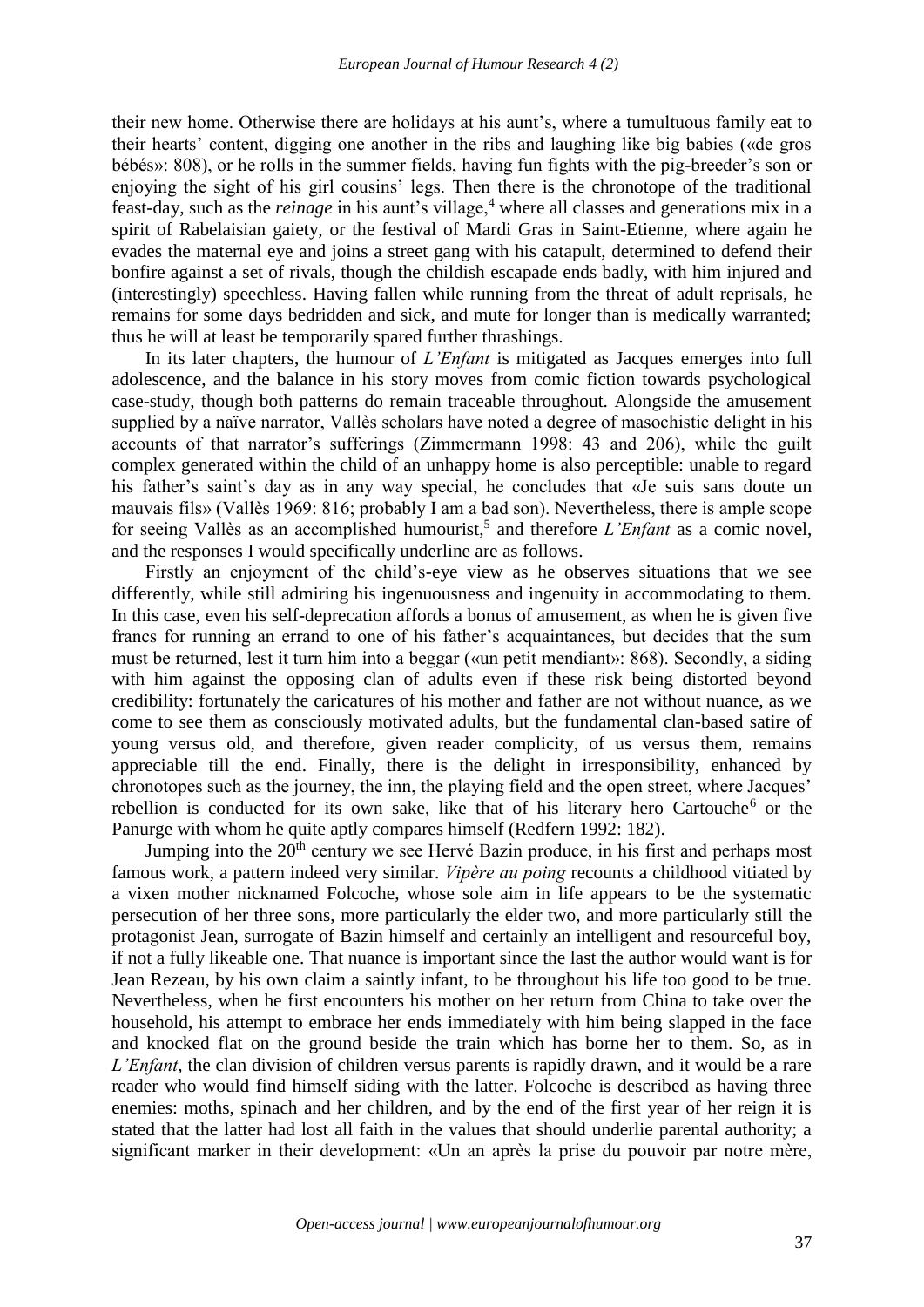nous n'avions plus aucune foi dans la justice des nôtres» (Bazin 1948: 56; one year after our mother's accession we no longer had any faith in the justice of our family).

So, the story of their education is caricatured as a tale of rebellion and revenge, punctuated by moments of black humour, as when the mother is hospitalised, to the delight of her offspring, who chant, and within their father's hearing, «Folcoche va crever!» (106; Folcoche is going to croak), by periods of relaxation, as when the same father takes his elder sons on a journey round the provinces, and conversation begins with the famous exchange, «Où peut-on être mieux qu'au sein de sa famille?», answer «Partout ailleurs»,<sup>7</sup> and by an interesting series of laughs which clash with the fundamentally alienating chronotope of the family home.

One of these is the gust of Homeric mirth which occurs when the boys' first tutor (a priest like all his successors) is sacked for sexual impropriety, though not with them. He guffaws in response and then declares, «Mais oui, mon bon monsieur, je quitte votre maison de fous […] Vos haricots rouges commençaient à m'écœurer […] et le parfum des chaussettes de vos enfants, ces petites bêtes puantes […] Je vous laisse sous la férule de Folcoche» (72; Yes my good sir, I'm leaving your madhouse. Your red beans were beginning to turn my stomach, like the scent of your kids' socks, those stinking little beasts. I leave you under the rod of Folcoche). Another comes, comically enough, from the barn owls who have, the narrator imagines, been listening amusedly to the father's pretentious and reactionary opinions. A third moment of laughter is delivered by Toussaint Templerot, a worldly and good-living priest, World War I comrade to M. Rezeau but with whom he forms a telling contrast. Having gorged the three males at his table during their holiday trip, he serves up a final drop of liquor, only to see Jean collapse as a result: «Le colosse, en riant aux larmes, m'emporta dans ses bras, me déposa au creux d'un immense lit de campagne tout mou, tout chaud, où je m'endormis aussitôt» (143; the giant, crying with laughter, lifted me in his arms and set me down in the hollow of a huge soft cosy rustic bed where I instantly fell asleep).

These bouts of hilarity are vital in negating the black humour which does certainly punctuate the text: for instance, in one memorable escapade the boys plan to drown their mother, though, like any anti-hero, she has a remarkable capacity for survival which would remain operative almost throughout the two further volumes in which Bazin would have her figure. Nevertheless, as is ever the case with *humour noir*, we remain free to abandon our human kindness, even to wish death on the scapegoat Folcoche, and simultaneously enjoy the bonus of irresponsibility we thus share with her kids. Alternatively, the mockery attributed to the barn owls well exemplifies what the French term *le rire jaune*, namely a hollow laughter which in this instance gains significant connotations: Bazin's rebellion, like that of Vallès, had a political spin-off as he veered to the left in his adult life.<sup>8</sup> Furthermore, the Templerot scene, whose atmosphere of jollity and abundance the author likens to the land of Cockaigne, provides an antidote to the realm of Folcoche not unlike the journey episode in *L'Enfant*: when the shrew is away, her brood can play.

And play they do, desacralising the local churches by scribbling on their walls, stealing their keys and even shitting in the confessionals. Moreover, and as is easily seen, their play lacks in some measure the innocence evident in the child Jacques Vingtras, scholars having noted a certain vindictiveness and even admiration that link Jean Rezeau with his insufferable mother. She herself raises the point—«Tu me détestes, je le sais. Pourtant […] il n'y a aucun de mes fils qui me ressemble plus que toi» (91; You detest me, I know. Still there is no son of mine more like me than you)—and the effect is in part to emphasise the contrast of an effete father with another phallic female, a further comical incongruity, but also to deromanticise the protagonist, an important element within Bazin's process of characterisation. He thus admitted a preference for flawed characters—«Il vaut mieux montrer des salauds» (Crant 1974: 260; It's better to portray swine)—a trend driven to extremes when, in the final chapter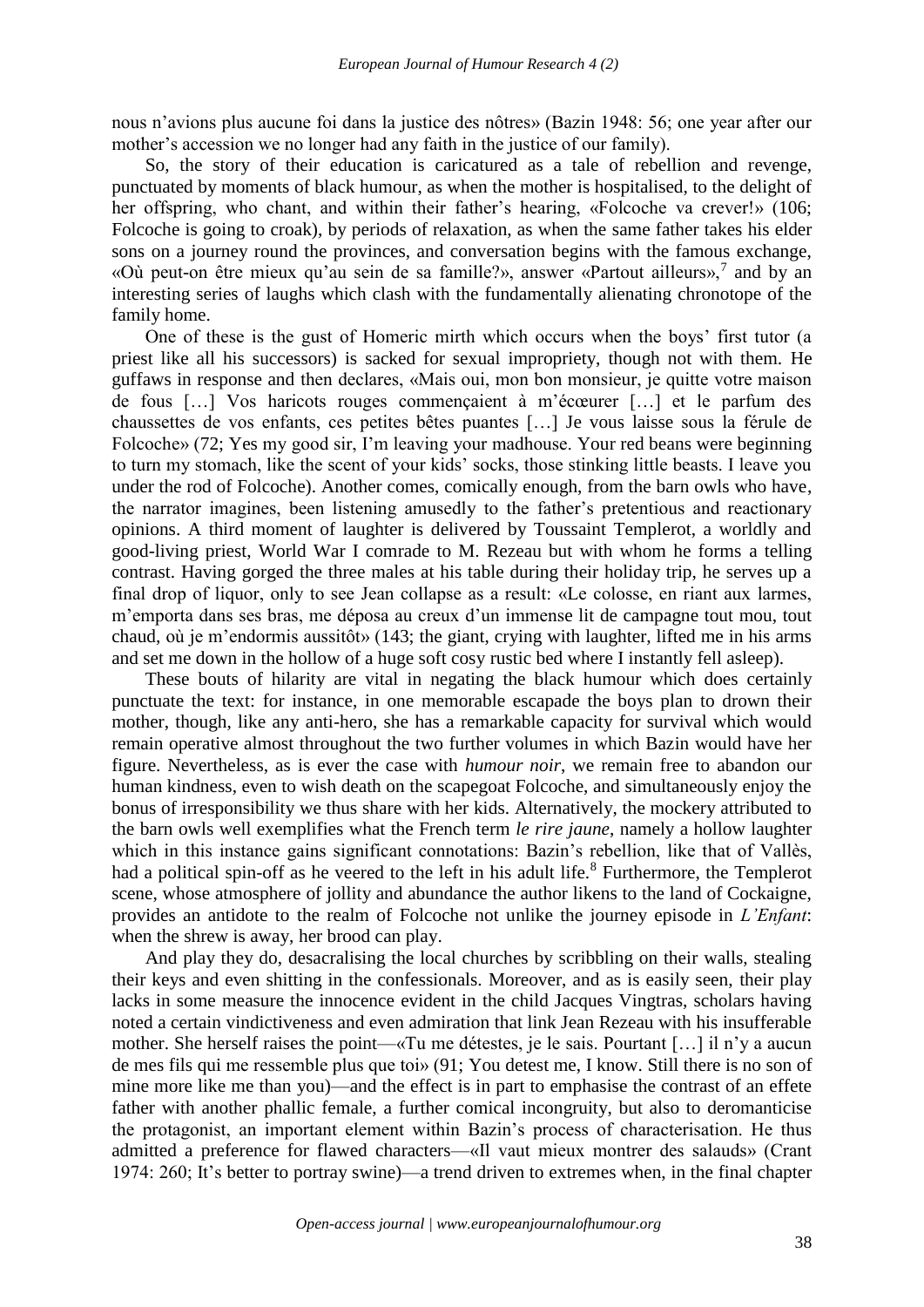of *Vipère*, the boy makes hatred into his raison d'être: «Haïr, c'est s'affirmer. Je suis, je vis, j'attaque, je détruis» (Bazin 1948: 263; To hate is to assert oneself. I am, I live, I attack, I destroy), which statement of adolescent rebellion pertinently supports the view that he is as yet only a «demi-révolté» (Anglade 1962: 153).

The boy will certainly outgrow this attitude, but only when establishing his own family in *La Mort du Petit Cheval*, *Vipère*'s sequel, where he concludes by basing his life's project on joy rather than odium. In the meantime, his childhood escapades, whether conducted alone or set within a sometimes uneasy fraternal clan, significantly dubbed the «Cartel des Gosses» (Bazin 1948: 119; the clique of the youngsters), do retain some of that guileless appeal identified by Feuerhahn. The saintly six-year-old, horrified that he has not crossed himself correctly, expiates his sin by self-harming in secret, while years later Jean's sexual awakening, one patently more daring than the sly glances of Vingtras, still has to confront a sublime ignorance concerning female anatomy: is the vagina set vertically or horizontally on the body, say of Madeleine, the village girl with whom he loses his virginity? Innocence on this scale provides a marked contrast with the absurdities of a childhood vitiated by a sadistic mother and the vengeful desires inspired in her son, while preserving some traces of the nostalgia motivating an author whose ideal of happiness purportedly remained «une éternelle enfance» (Anglade 1962: 223): whether conscious or not, an echo of Dickens is again discernible.<sup>9</sup>

Georges Duhamel (1884-1966) was a generation older than Bazin (1911-1996) and a writer whose highly traditional mode of fiction led to a loss of popularity in the era of experimental novels and the *nouveau roman*. <sup>10</sup> That, however, concerns me less than the fact that in the *Chronique des Pasquier*, and particularly its first volume *Le Notaire du Havre*, he produced his own account of a difficult childhood, but one where the enemy figure is the father, Raymond Pasquier, a domineering, opinionated, philandering reactionary, but one supported throughout his life by a long-suffering, loving, home-making spouse. What bonds them is mutual need, their family life and an endless predicament concerning a legacy to be delivered by the eponymous notary in Le Havre, whose handling of the affair could and ultimately does, at least in part, secure their finances.

The oedipal pattern of filial enmity is here more traditional in being directed against the paterfamilias. However, the narrator-protagonist Laurent Pasquier, yet again based on his author, announces early on that his aim is neither to punish nor to preach («J'écris ces mémoires non pour édifier ou châtier qui que ce soit»: Duhamel 1933: 32-3; I am writing these memoirs not to enlighten or to punish anyone at all),  $11$  though one could in fact forgive him either recourse. For, from the start, the father is portrayed as selfish, greedy, miserly, irascible, impatient, self-righteous and pretentious, examples being his one-time desire to adopt the nobiliary particle by calling himself Du Pasquier, and his refusal to admit that they live in a cul de sac—theirs has to be the *rue* Vandamme. Nor is he above denouncing ugliness wherever he finds it, bald men and nose-pickers included, while also game to censure a man who dares to yawn in public («Allons, monsieur […] vous n'avez donc pas honte de nous montrer tout ce que vous avez dans la bouche?»: 140; Come sir, have you no shame in showing us all that you've got in your mouth?), or to use his whistle to interrupt a theatrical performance which he claims is defending immorality. Otherwise, and more significantly, he becomes a symbol of the complacent ideology of the  $19<sup>th</sup>$  century whereby science would solve the world's problems: in due course, and after long efforts (he is not an especially intelligent man), he will manage like Duhamel's own father to become a qualified if less than prosperous doctor.

Meanwhile, and for the duration of several volumes, the stuff of the narrative remains the relationship between an initially innocent child, Laurent, and this ridiculous, and indeed largely contemptible parent, Duhamel creating a continuous incongruity between the point of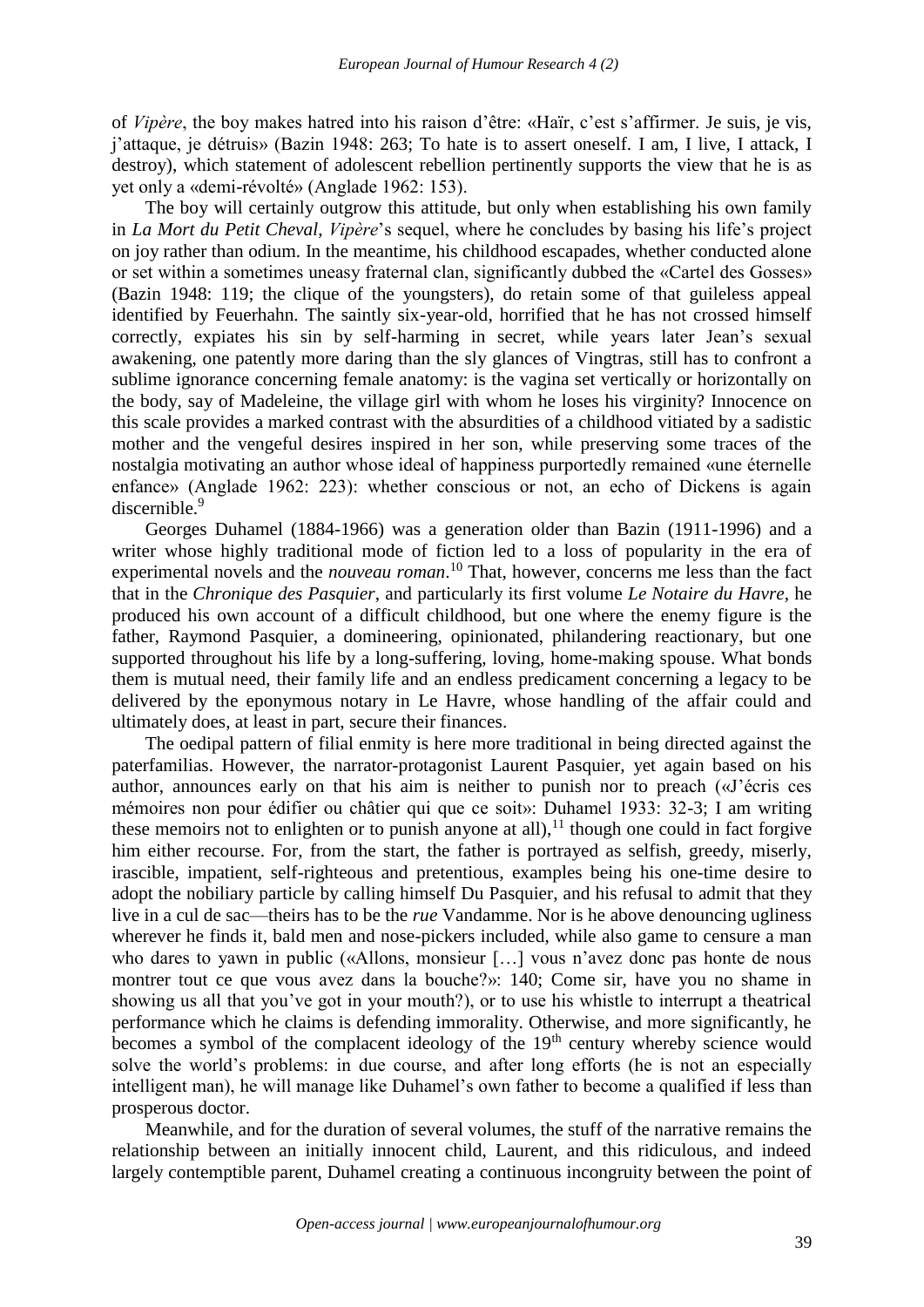view of the mature narrator and that of the boy he once was. In particular, we note the son's confused awareness of family troubles overheard from his bed at night, plus his eventual loss of faith in his dad, which comes not when he uncovers his adultery, as will occur in a later volume, but when he learns that the man has false teeth. Having always found him so young and handsome, he has now glimpsed the old man he would one day become, despite his efforts to conceal the same from his family.

That family is numerous, comprising in the end five children, though Pasquier père always professed to have admired more the two others who died in infancy. Opposition to the parents is, however, less evident than among the Rezeau children, Duhamel, preferring, unlike Vallès and Bazin, to stress the clan nature of the family, a point fully consonant with the loving portrayal of his own kin (Duhamel 1922: *passim*.). They are united rather than divided, be it in their relative poverty, say at the end of chapter 14 where the mother decides henceforth to dispense with lodgers, or in their relative security, as the book concludes with the receipt of a diminished sum from the *notaire*: «Nous repartions, brisés, déçus, saouls de fatigue et de souffrances […] pour d'autres combats» (Duhamel 1933: 280; Broken, disillusioned, drunk with fatigue and suffering, we moved on to other struggles). So the comical clash of generations within the novel can shift in focus from the scapegoated father to a congeries of grotesque outsiders like the vicious M. Wasselin, with his obsessive yearning to change jobs, Mme Courtois, who cheats Laurent at cards while insistently referring to him in the feminine, or her clearly senile brother, victim of an insatiable need to sit on the Pasquiers' piano-stool and make it creak so as to prove that he is not deaf.

That the children begin to laugh at him in secret («à la dérobée»: 260) need scarcely surprise us, but the pattern ensures that the novel is punctuated rather than dominated by satires of a ridiculous father with whom, as in the case of Folcoche, the narrator's relationship is not unambiguous: in the third volume of the *Chronique des Pasquier*, Joseph, Laurent's elder brother, will note how similar is the latter to Raymond (Duhamel 1934: 40-1). Absurd and monstrous in his faults, irresponsibly "pursuing his pleasures and indulging his temper" (Carter 1948: 286), the father is, moreover, capable of rising above them, coaxing our guilty admiration as he defies a no-trespassing sign on a family walk, or earning a more genuine esteem when, in a scene of Jovian wrath, he sees off the landlord come to expel the ill-fated Wasselin family whose father has been gaoled. The episode is memorable not least for its evocation of one of Europe's greatest comic heroes («Il a toujours été maigre, mais il était en ce temps-là, presque aussi maigre que l'illustre gentilhomme de la Manche»: Duhamel 1933: 268; He had always been skinny, but at that time he was almost as skinny as the famous gentleman from La Mancha). The incongruous appeal of this Balzacian figure has not passed unnoticed; for Santelli he is at once «extraordinaire» but «sympathique» (Santelli 1947: 119), as his children might well have concurred.

They are, after all, but children, hence their delight in the chronotope of the open street with its varied odours and activities, a straight reference to Duhamel's own attachment to his Parisian upbringing. Hence also Laurent's infantile fantasies concerning the shadowy *notaire* whom he imagines stalking round their home at night, plus his associated illusion concerning the meaning of Le Havre: «Un havre … C'est l'endroit où il y a le Notaire» (127; A harbour, it's where the lawyer lives), a reply, that, coming in class from a somnolent Laurent, is treated with significant indulgence by his geography teacher. He knows that children bear with them many hidden concerns («toutes sortes de soucis cachés») which one does best to respect, however amusing one may find them.

Finally Céline, weirdly aberrant in his political opinions,<sup>12</sup> not to mention his family relationships, but a man certainly capable of great comic writing, the vast majority of which derives yet again from a caricatured distortion of his own life. After the great success of *Voyage au bout de la nuit* (1932), he determined in *Mort à crédit* to write the story of his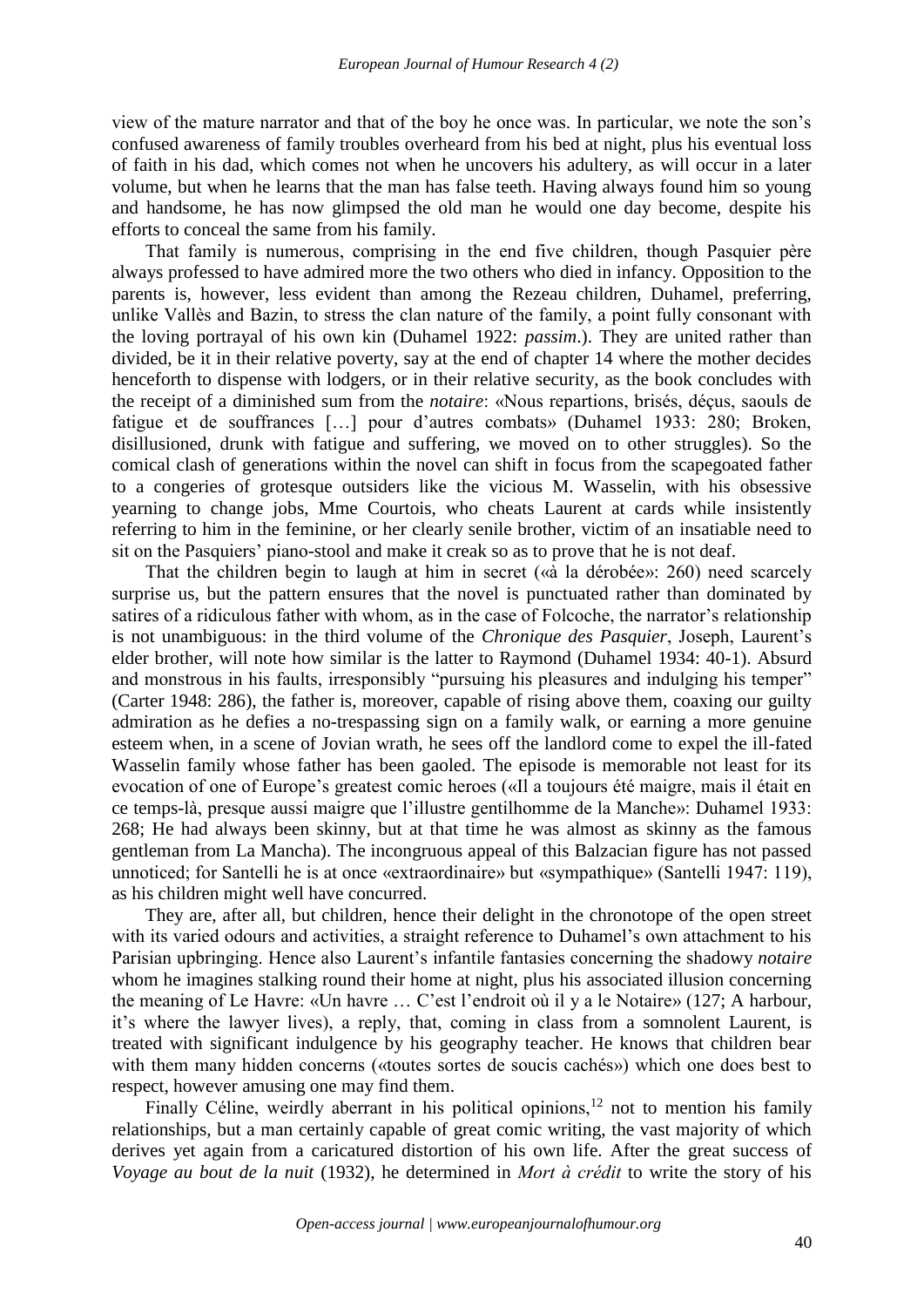childhood, situated largely in one of the old artisanal and commercial arcades of central Paris, a chronotope vitiated by poverty and filth, plus the envy and spite of the neighbours. This environment offers few of the delights of street life as enjoyed by Jacques Vingtras and the Pasquier kids. Moreover, within the family one notes again the clan division of child vs. parents, generated in this case by mistreatments stemming from both father and mother, though the former's are far worse: «De mon côté je préfère personne. Pour les gueulements et la connerie, je les trouve pareils … Elle cogne moins fort, mais plus souvent. Lequel que j'aimerais mieux qu'on tue ? Je crois que c'est encore mon papaˮ (Céline 1981: 564; As for me, I prefer neither one. They are just the same in their yelling and their dumbness. She hits less hard but oftener. Which would I like to have killed? I guess it would still be my Dad).

One can well see why, for this *papa* is a petty tyrant similar to the Pasquier father, being violently ill-tempered and domineering at home but ill at ease in society, mendacious, jealous of the child he mistreats, and, interestingly given Céline's own politics, vituperatively hostile to all the classic targets of the Right, including Jews and Freemasons (688-9). So the scapegoat figure is set up for our mirthful rejection, and one may well feel inclined, here as in all these novels, to join the child's side in a perpetual conflict of generations, even though the protagonist Ferdinand has enough unpleasant characteristics to render such a choice problematic. With vile personal habits including a filthy bottom and a taste for voyeurism and masturbation, also lazy and uncooperative both at home and at work, he has been judged "unmitigatedly in the wrong by any normal standards" (Fraser 1967: 106), and in one crucial episode, like the Rezeau children, even comes close to actually killing his parent. Can one therefore legitimately turn him into a pharmakos in reverse, that is, a (comic) hero with whom one identifies at the expense of the entire world?<sup>13</sup> Only perhaps by suspending a good number of value judgments in favour of a clan-based satire against the oldsters per se.

And, much like the Pasquiers' neighbours, these oldsters, be they inside or outside the family, do form a clan that is easily mocked. The shopkeepers in the *passage* are as unprepossessing as the urine-flooded street they inhabit, in particular taking petty delight in the crises they overhear from Ferdinand's home. Then, among his relations we meet the flirty womanising uncle Arthur who seeks to beguile his mother Clémence, the gaily self-indulgent aunt Hélène who makes a fortune by whoring in St Petersburg, the crazy uncle Rodolphe who sleeps for days beside his wife's corpse, plus the maternal uncle Edouard, an enthusiastic if disaster-prone motorist, but throughout Ferdinand's childhood his good-hearted redeemer and a character far less easily seen in negative terms. More fully characterised is the oddball J. P. Merrywin, head of a language school where the boy is sent to learn English. Dressing like a clown, patrolling the countryside on his tricycle, and ugly to a point perhaps exaggerated by Ferdinand's jealousy, he forms a bizarre pairing with his wife, the one genuine beauty in the whole book, and that more absurdly still when, just prior to her suicide, she throws herself on her pupil and they make frantic and incongruous love. After all, he is still young enough to be her child and, despite being her pupil for weeks, has never actually spoken to her.

Then there is the yet more memorable crank Roger-Martin Courtial des Pereires for whom Ferdinand is sent to work after the assault on his father. An acquaintance of Edouard, the man is owner of the Zélé, a somewhat outdated balloon used for public displays, and editor of *Le Génitron*, a magazine for inventors, both of which enterprises fail, though perhaps less catastrophically than the farm where he planned as a last resort to grow electrically forced potatoes. Self-deluding in his undertakings and impractical despite his interests, also sly, mean, cowardly, addicted to gambling and masochistic whippings, Courtial could be seen as another example of Céline's disgust with humanity, an attitude which amply feeds the black humour abounding in the novel. One intuits in advance that the attempt at experimental agronomy will fail, but not, perhaps, that its owner will in consequence blow his own head off. That said, the description of his decapitated corpse is a high point of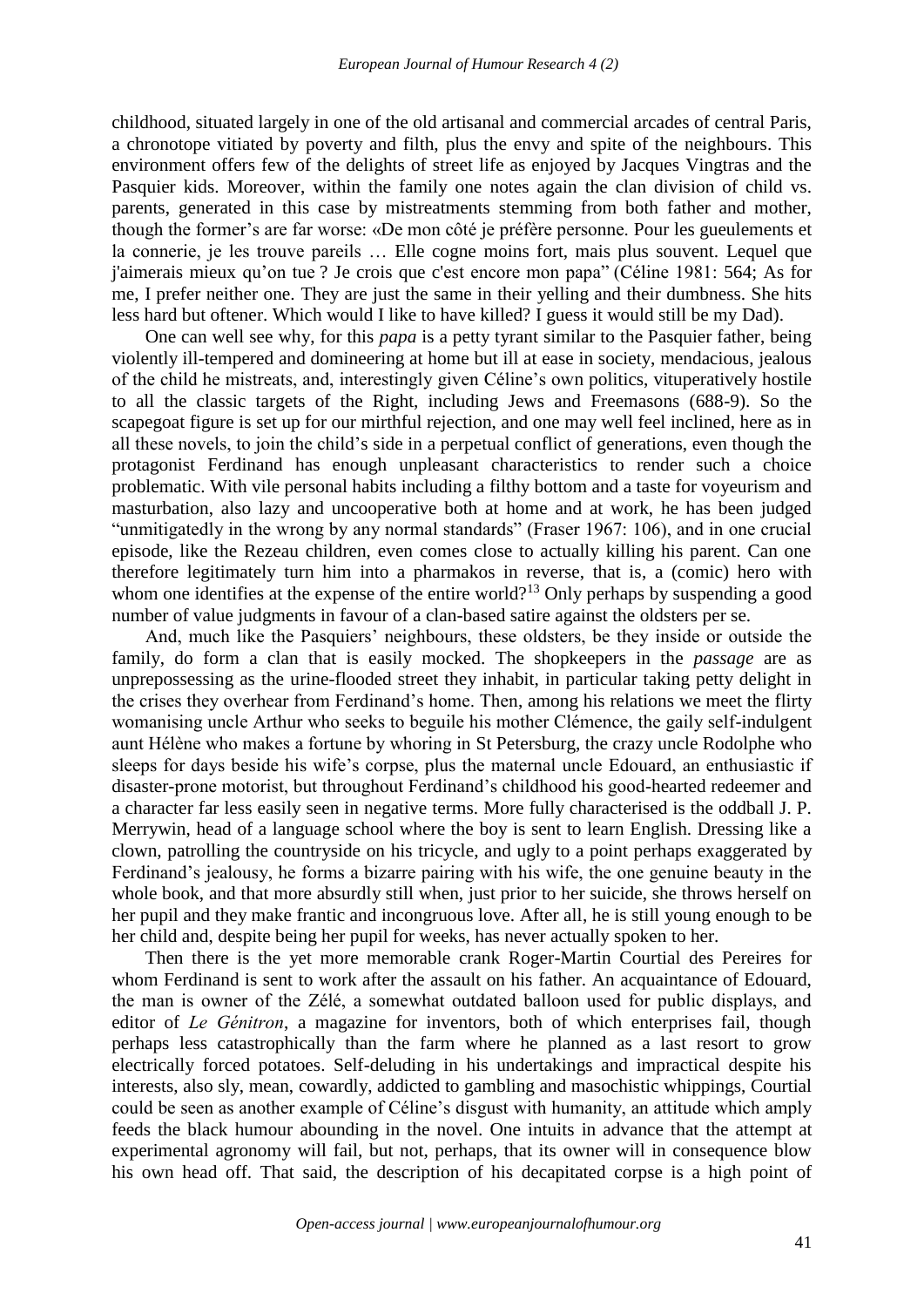*humour noir*, as challenging to one's sensibility as the details of Ferdinand's defecations and vomiting: «Il avait plus de châsses du tout… Ils étaient sautés… Son nez était comme à l'envers… C'est plus qu'un trou sa figure», etc. (Céline 1981: 104; His peepers were totally gone. They'd burst out. His nose was like upside down. His face was just a hole).

What is remarkable, however, is the reaction of his wife. Another grotesque individual, moustachioed and bearded since her hysterectomy and given to pipe-smoking and violent denunciations of her husband, she collapses into near hysteria over his dead body, addressing it with classic endearments like «mon chou» and «mon pauvre amour» (my dear, my poor love). Like many a married couple they have been bonded far more deeply than one might infer from outward appearances, and for all his faults one could say the same of Ferdinand. He has seen through Courtial, but never deserts him, remaining dutiful in helping to take care of his cadaver, and we might also have appreciated his indulgence towards his final classmate at the language school, the severely retarded Jonkind, addicted to pyromania, thieving and a ferocious delight in football, but accompanied on their long walks by Ferdinand alone. Another outright lunatic is the insane Chanoine Fleury whose plans for the exploration of underwater treasures seal the fate of the *Génitron*: he is a conman known to the police and violently detained by them at the very moment when the scheme was to come to fruition. Even so, when he turns up, unexpectedly but farcically, at the farm after Courtial's death, Ferdinand at least secures and indeed pays for his return to Paris.

Once back in the capital, and now victim of a virtual nervous breakdown, the lad is taken in by the caring uncle Edouard, who shelters and consoles him, sharing the most genuinely positive relationship depicted in the novel, one further proof that Céline's anti-humanism has firm limits.<sup>14</sup> The contrast with Duhamel, proponent if not victim of a vapid humanism (Zéphir 1971: 4), is more than striking. The clan Pasquier survives its ordeals intact; at the end of *Mort à crédit*, Ferdinand's family is dislocated, perhaps permanently. Laurent will struggle throughout the remaining volumes of the *Chronique* to achieve outstanding success as a research scientist; Ferdinand, as adult narrator, rejects his own medical vocation as «cette merde» (Céline 1981: 511; that shit), while his childhood personality has been marked by faults, in particular sexual, to which his duhamélien counterpart grows up seemingly immune.

The said contrast may even have been conscious,  $15$  but it is not total. Threatened by a similarly impossible father, and faced by a comparable assemblage of weirdoes in the older generation at large, both boys struggle to cope, but with an ineptitude that may have us smile with a humour of recognition both at their simplified view of the world and at their inadequate preparation for handling it. Otherwise, like Jacques Vingtras, Ferdinand can escape into chronotopes where he can express himself on his own terms, even if, encouraged by his urchin companion Popaul, this might lead him into prostitution with paedophiles and does indeed lead him into trouble when he uses his chum's catapult to smash a public clock. The echo of the Mardi gras scene in *L'Enfant* is compelling, while the naughtiness has its own appeal, tempting us once more to side with Ferdinand against the adults who punish him on the spot, and the father who unleashes a hurricane of reprisal once he returns home.

Popaul, rightly seen as a false friend, has abandoned him to his fate, but his pal admits to the reader that there were other issues, including the attitudes and irresponsibility induced by their urban rambling («l'air […] et la vadrouille»: 605; fresh air and strolling), and, with redeeming honesty, he seeks no excuses. Boys will be boys, after all, and indeed girls will be girls, witness the brief adventure Ferdinand has with Gwendoline, a lass he met en route to the Merrywins, and with whom he enjoys a grotesque night-time courtship significantly sited after a harbourside fair. The depiction of an English Saturday night seems at first rankly unattractive («la foule était dense, et marron et onduleuse avec une odeur de vase et de tabac et d'anthracite": 705; the crowd was thick, brown and snaky with a smell of mud, tobacco and coal), but it is not unappealing to Ferdinand: «Ça me plaît bien moi l'endroit du quai…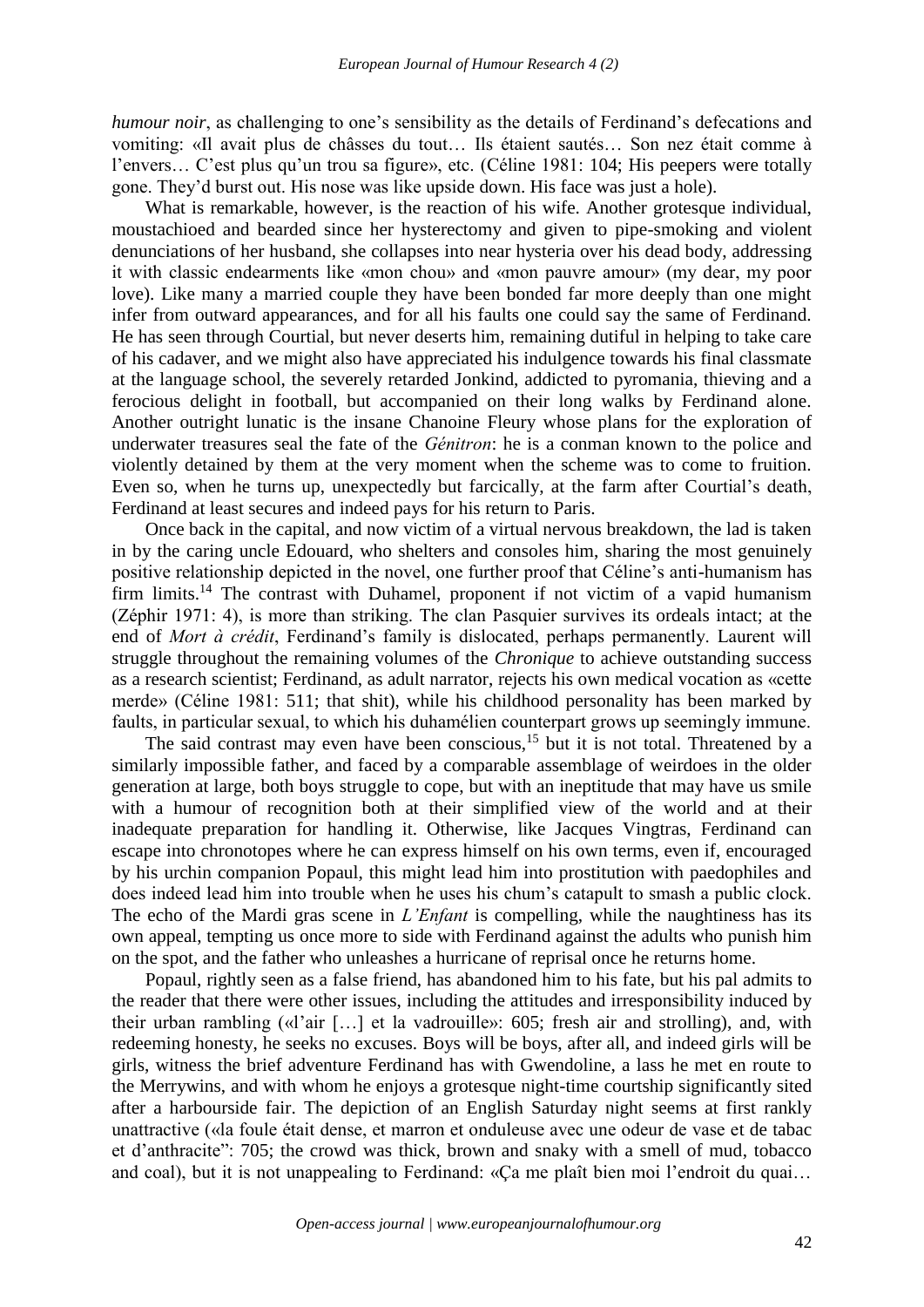l'espèce de foire et les gens vagues» (706; For me I like the quayside, the kind of fair and the dubious people), and having been served a copious fry-up by his companion, he entrusts her with his suitcase and then resumes his *vadrouille* only to return hours later with her still waiting, all stock sold bar a small piece of cheese which they share before moving off to enjoy more intimate adventures. He never speaks to Gwendoline, having had enough words within the family, but their final parting hours later at the college door remains affectionate and to a degree affecting, while at the same time comical both to the bystanders and themselves: she is in tears and he consoling, but «on se bidonnait tous pour finir, tellement tout ça devenait con» (718; We all ended up killing ourselves laughing, it all got so daft).

To conclude, in all cases we are dealing with a dysfunctional family in which the child (always a boy) struggles, and to varying degrees fails, to come to terms with a parent or parents ridiculous in their self-interest and lack of consideration. So they become targets in a value-based satire driven to various conclusions but whose value basis remains the same, namely the need for a love within the family that includes a degree of indulgence towards children. As readers we are expected to share these attitudes, surely not a hard task, while in the meantime being invited to sympathise with the younger generation in a clan-based satire which, particularly in Céline and Bazin, targets the oldsters on any terms, even to the point of homicide, which, with its attendant leaven of black humour, has us laughing guiltily if indeed we laugh at all. Moreover, in all cases we encounter a genuine and even gratuitous human bonding of the protagonist with various empathic souls (Jacques Vingtras with his girl cousins, Jean Rezeau with Templerot, etc.) which cuts across clan barriers, reaching to a common human instinct apparent even in Céline. One cannot thus simply conclude that "Céline's people […] make war against one another using spite and treachery" (Slochower 1944: 335),<sup>16</sup> witness his prelude to *Mort à crédit* where the mature narrator pauses to regret the death of his concierge Madame Bérenge recalled as «une douce et gentille et fidèle amie» (Céline 1981: 511; A sweet, kind and faithful friend).

Moreover, the boys themselves remain stubbornly able to survive, and indeed to escape at various times into chronotopes where their own comical self-expression can emerge, even if it has Jean Rezeau collapse in a drunken stupor or Ferdinand endure the frantic embraces of Nora Merrywin or of Gwendoline. These are, if not golden moments, then, at least cherished memories which connect variously with our own sometimes uncomprehending discovery of adult life. To that extent, thank heavens, the child lives on in all of us.

## **Notes**

<sup>1</sup> See Gruner 1997 for a modern attempt to generalise the aggression theory.

<sup>2</sup> Dupuy (1931: 405) places *L'Enfant* second in a chronological list of over 150 novels treating the child, this "personnage nouveau", and which spreads over fifty years from 1876 to include Daudet, Anatole France, Proust, Giraudoux, Alain Fournier, Gide and Duhamel.

<sup>3</sup> Arvin (1939: 380) finds Vallès's caricatures unfittingly exaggerated.

<sup>4</sup> The term denotes a custom long-established in many French provinces, but particularly the Auvergne, whereby the local saint was celebrated with a procession, sporting contests, a banquet and an auctioning of the title of king or queen for the day. The essentially rural tradition continued long through the  $19<sup>th</sup>$  century.

<sup>5</sup> See A. Stil in Vallès 1985: 6: «Ce rire a mille formes et facettes, amer, ému, tendre, indigné, nerveux au bord de la témérité, etc.» (The laughter has a thousand shapes and angles: bitter, emotive, tender, indignant, nervous to the point of effrontery.)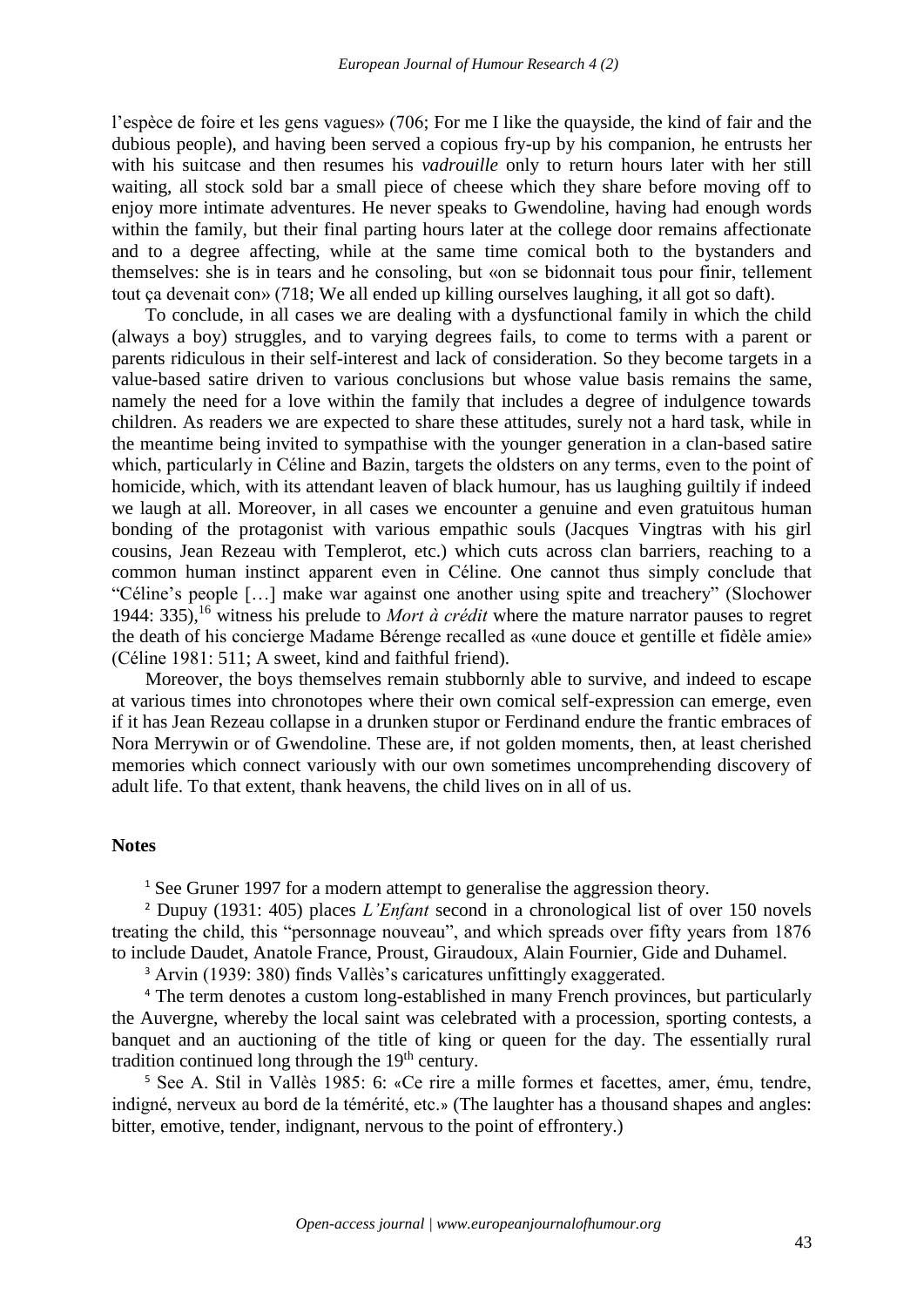<sup>6</sup> Cartouche was a master criminal, tortured and executed in 1721, but whose exploits rapidly spawned a legend sustained into the  $20<sup>th</sup>$  century in the form of songs, poems, plays and television adaptations.

<sup>7</sup> Bazin (1948: 133); Where can one be better than in the bosom of the family? Answer: anywhere at all. François Truffaut uses this joke in his short film *Antoine et Colette* (1962).

<sup>8</sup> See Crant 1995: 89.

<sup>9</sup> See Dickens (1948: 147): "What happiness (I thought) […] never growing older, never growing wiser, children ever."

<sup>10</sup> In the tribute volume *Georges Duhamel 1884-1966,* Pierre-Henri Simon opines that his brand of *humanisme* seemed outdated in the post-war era (Anon. 185), while Arlette Lafay 1998: 16 notes the political hostility engendered by his reluctance to censure collaborationist writers.

<sup>11</sup> The point is mitigated, however, when the narrator declares in chapter 13 that acrimony and animosity (*rancune* and *ressentiment*) did figure within his initial motivation (190).

<sup>12</sup> Hewitt (2003: 31-2) notes how contemporary writers expressed doubts about the sincerity of his anti-Semitic pamphlets but also reviews some of his undoubtedly collaborationist and anti-Jewish wartime activities.

<sup>13</sup> On the origins and application of this term, see Frye 1957: 48.

<sup>14</sup> Contrast Redfern 2006: 81 for whom «L'humour de Céline […] est anti-bonhomie, anti-charme» (Céline's humour is anti-jovial, counter-charming).

<sup>15</sup> See Lafay 1994: 87, on Céline's attitude toward Duhamel.

<sup>16</sup> An interesting example of this bonding comes at the end of an epic and rightly famous bout of vomiting to which Ferdinand falls victim on his family's ill-fated day-trip to southern England. He voids his stomach only to be covered by the retchings of a fellow passenger which bring on further spasms. Yet they clutch to one another and embrace, throwing up in each other's mouths despite the efforts of her husband and his father to pull them apart: «Ils comprendront jamais les choses» (Céline 1981: 624: they will never get it); but we just might.

## **References**

Anglade, J. (1962). *Hervé Bazin*. Paris: Gallimard.

Anon. (1967). *Georges Duhamel 1884-1966*. Paris: Mercure de France.

Arvin, N. C. (1939). 'Jules Vallès'. *French Review* 12 (5), pp. 376-390.

Bazin, H. (1948). *Vipère au poing*. Paris: Grasset.

Boehm. K. (2013). *Charles Dickens and the Sciences of Childhood*. New York: Palgrave Macmillan.

- Carter, B. G. (1948). 'The classical aspects of Duhamel's pessimism'. *French Review* 12 (5), pp. 283-289.
- Céline, L. F. (1981). *Mort à crédit*, in *Romans*, vol 1. Paris: Gallimard.
- Crant, P.A. (1974). 'Un entretien avec Hervé Bazin'. *French Review* 47 (6), pp. 254-260.
- Crant, P. A. (1995). *Hervé Bazin. Social Reflections in Fiction.* Knoxville TN: New Paradigm Press.
- Danset, F. and P. Maunoury (eds.). (2000). *Georges Duhamel parmi nous.* Cergy-Pontoise: Valhermeil.

Dickens, C. (1948). *David Copperfield*. London: Oxford University Press.

- Duhamel, G. (1922). *Les Plaisirs et les Jeux*. Paris: Mercure de France.
- Duhamel, G. (1933). *Le Notaire du Havre*. Paris: Mercure de France.